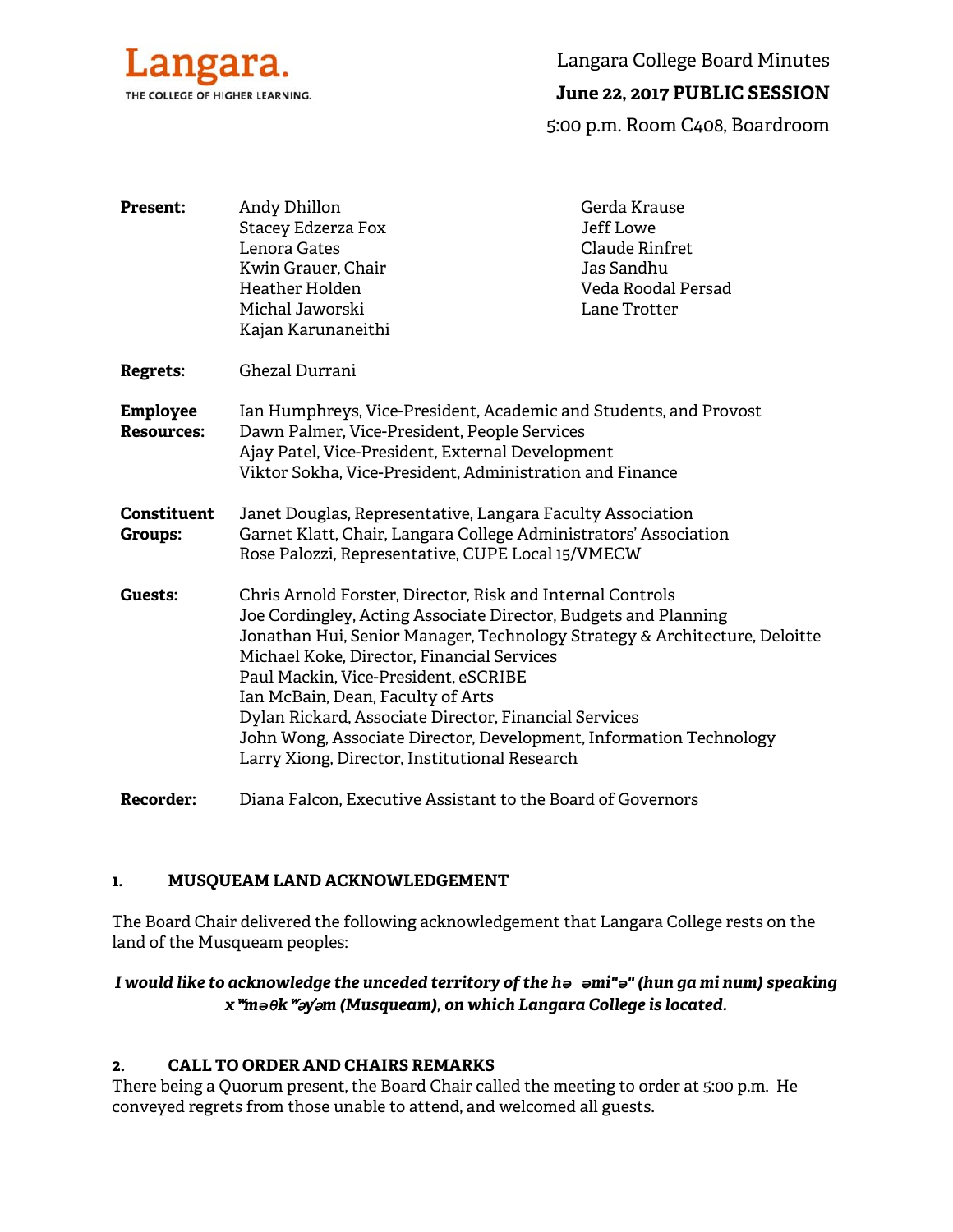### **3. DECLARATION OF CONFLICT OF INTEREST**

In accordance with *Board By-Law 200: Code of Conduct and Conflict of Interest*, Board Members were provided an opportunity to declare conflicts of interest for any agenda item that would relate to the ongoing business of the institution. With none declared, the Board Chair proceeded with the meeting.

### **4. PRESENTATION TO DEPARTING BOARD MEMBER**

### **4.1 Kwin Grauer**

Expressions of appreciation and gratitude were conveyed to current Board Chair, Kwin Grauer for his contribution to the Board's work over the last six years, including two years as Board Chair, and the many positions he has held and committees he has served on during his membership on the Board. On behalf of the Board, the President presented him with a token of appreciation and he received a round of applause from the Board.

### **5. APPROVAL OF AGENDA/CONSENT AGENDA**

It was moved by C. Rinfret, seconded by J. Lowe and unanimously resolved:

**THAT, the Langara College Board approve the agenda and approve/acknowledge the following items and motion on the consent agenda:** 

- 5.1 Minutes of the Public Meeting held May 25, 2017 Approved
	- 5.2 Chair's Written Report Acknowledged
	- 5.3 President's Written Report Acknowledged
	- 5.4 Notice of Election of Board Vice Chairs Acknowledged
	- 5.5 February Board Retreat Strategic Plan Acknowledged
	- 5.6 Protected Disclosure Compliance Officer Report Acknowledged
	- 5.7 Confirmation of College Remittances Acknowledged
	- 5.8 FTE Enrolment Report for the year ended March 31, 2016 Acknowledged
	- 5.9 Semi-annual Investment Summary to March 31, 2016 Acknowledged
	- 5.9 Board Calendar: 2017-2018 Acknowledged

### **6. PRESENTATIONS**

### **6.1 eSCRIBE – Electronic Meeting Management Solution**

V. Sokha introduced J. Wong and P. Mackin who made a presentation on an electronic meeting management system from eScribe. Board Members were provided a demonstration on how the electronic system would work and were advised that full training would be provided to all Board Members. Discussion ensued and Board Member's questions were answered.

It was moved by M. Jaworski and seconded by L. Gates

### **THAT, beginning in September 2017 the Board transition to an electronic/paperless meeting management system using eSCRIBE.**

**Carried Unanimously.** 

# **6.2 Deloitte – Enterprise Resource Planning (ERP) System**

V. Sokha introduced J. Hui from Deloitte who provided an update on the status of the Enterprise Resource Planning (ERP) System and the timeline to complete the transformation from Banner by 2020. He advised that a lot of work will be required from the selected vendor and Langara College staff and described in detail what to expect over the coming year. He noted that another update will be provided to the Board in September and a Request for Proposal (RFP), with a high-level estimate, will come to the Board for approval in November. Discussion ensued and Board Members questions were answered.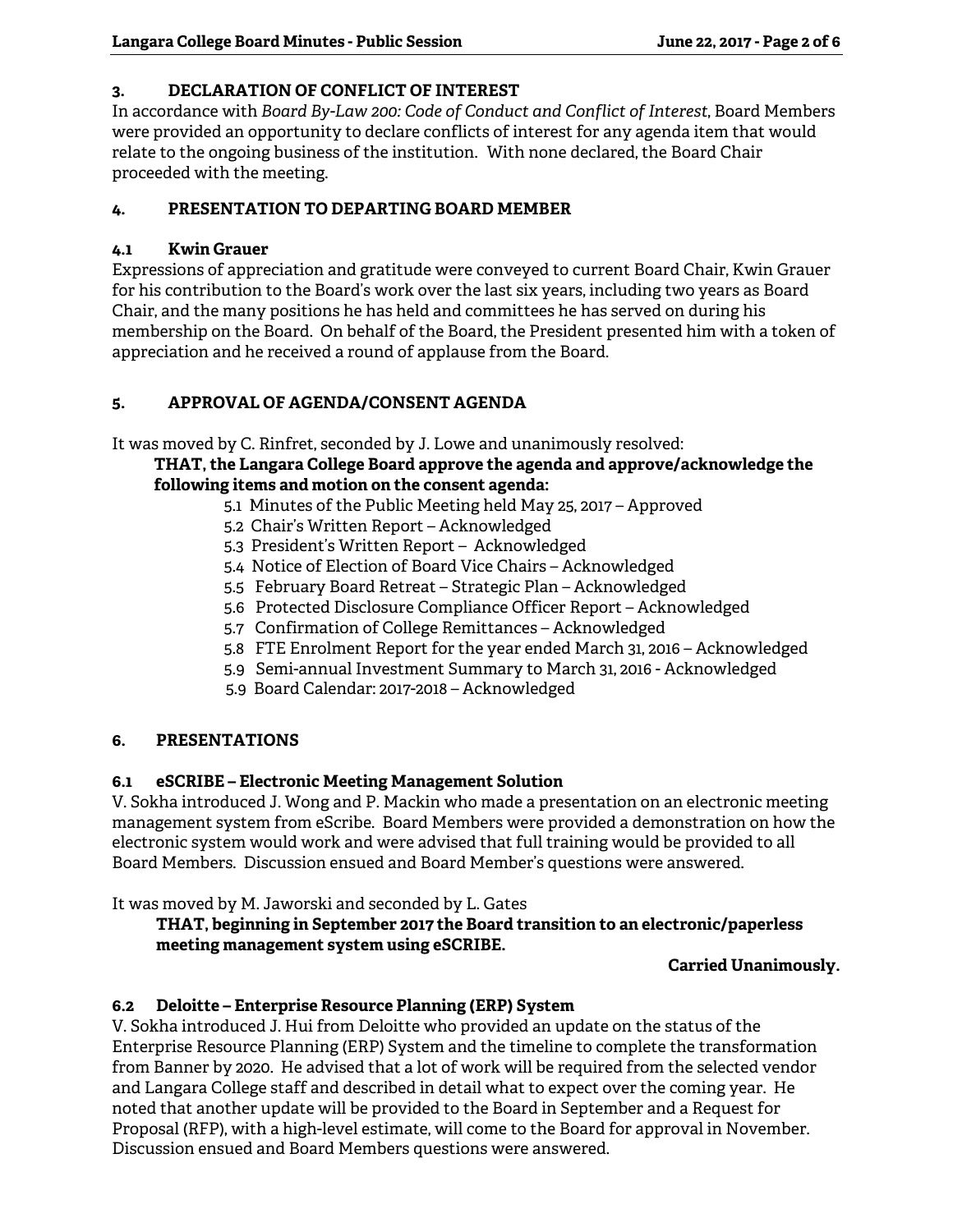### **7. ELECTION OF BOARD CHAIR**

With L. Trotter as Chairperson, the election for the position of Board Chair took place. Board members had been notified at the May 25, 2017 board meeting that the election of the Board Chair would be held at this meeting. L. Trotter advised that an email calling for an Expression of Interest or Nominations for the Board Chair position was sent to Board Members on May 23, 2017. L. Trotter advised that S. Edzerza Fox and J. Lowe nominated J. Sandhu. L. Trotter asked J. Sandhu if he would accept the nomination and he agreed. L. Trotter called for other expressions of interest or nominations three more times. There being no further interest or nominations, in accordance with Bylaw 201 J. Sandhu was declared Board Chair by acclamation for a one-year term effective August 1, 2017. The President handed the meeting back to the Board Chair.

### **8. CHAIR'S VERBAL REPORT**

The Board Chair highlighted events that he had attended over the past few months and thanked Board Members who represented the Board at recent College events. He advised that he and other Board Members attended Convocation from June 6-8, 2017, and provided some highlights.

- Studio 58's graduation booklet distributed at the table which highlighted the latest group of graduates from the Acting and Production programs. Board Members interested in attending a Studio 58 production were asked to contact the EA to the Board for tickets.
- Thank you to Board Members who attended the Convocation ceremonies held from June 6-8, 2017.

### **9. PRESIDENT'S VERBAL REPORT**

L. Trotter highlighted items in his written report and elaborated on the following:

- Convocation was held June 6-8, 2017, with excellent keynote speakers and was expanded to six ceremonies to accommodate the college growth over the last three years. As part of convocation, Musqueam elder Henry Charles was honoured and remembered since his passing on January 28, 2017. Elder Charles bestowed the name snəweyət leləm (means house of teachings) on Langara College on January 11, 2016.
- An MOU agreement between BC Colleges and the Technological Higher Education Association of Ireland was signed. It is the second in Canada and is designed to provide articulation and transfer opportunities between BC and Ireland.

# **10. COMMITTEE REPORTS, RECOMMENDATIONS AND APPROVALS**

### **10.1 Audit and Finance Committee**

### **a) Minutes of meeting held June 12, 2017**

C. Rinfret highlighted the minutes of the Audit and Finance Committee meeting held on June 13, 2016, attached to the agenda.

### **10.2 Approval of Audited Financial Statements**

M. Koke highlighted particulars of the Audited Financial Statements for the year ended March 31, 2017, attached to the agenda, which were presented to the Audit and Finance Committee. Of note was the significant surplus and the reallocation of a portion of the operating grant to be used for capital projects in 2018. He thanked the Financial Services team for their work with the Auditors and commended them on presenting a clean audit with no Management Letter items.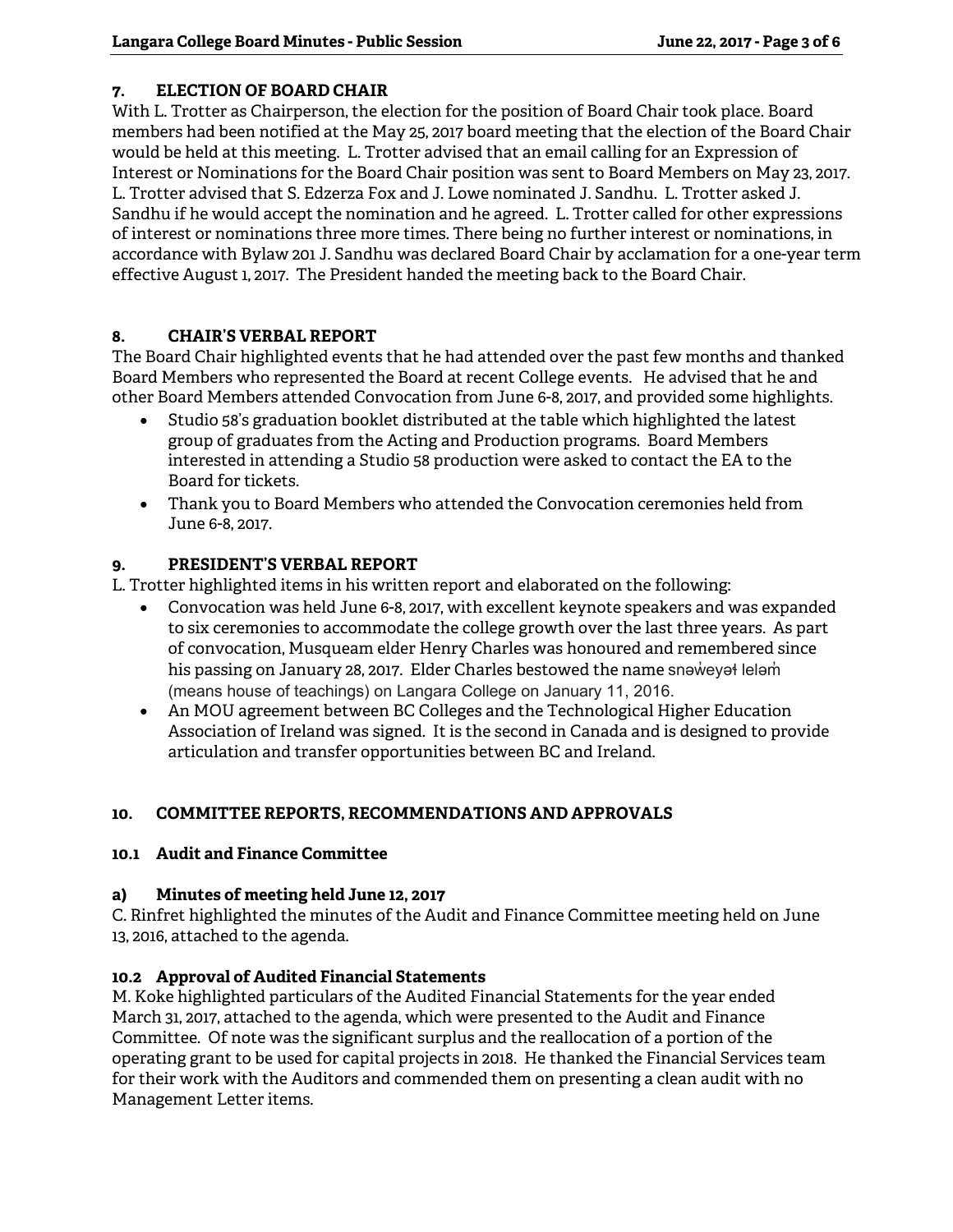#### It was moved by C. Rinfret and seconded by J. Lowe

# **THAT, the Financial Statements of Langara College for the year ended March 31, 2017, be approved.**

### **Carried Unanimously.**

### **10.3 Extension of KPMG Appointment**

V. Sokha provided supporting information for the extension of KPMG's appointment as auditors of Langara College for one more year commencing fiscal year 2017/18.

It was moved by L. Gates and seconded by M. Jaworski

**THAT, the Board approve the appointment of KPMG as Auditors for Langara College be extended for an additional one year commencing fiscal year 2017/18.** 

### **Carried Unanimously.**

### **10.4 Envision Financial Credit Union**

V. Sokha provided supporting documentation for the College to open a bank account with Envision Financial Credit Union.

It was moved by A. Dhillon and seconded by L. Gates

 **THAT, the Board authorize the College to open a bank account with Envision Financial Credit Union, and designate the College President and Vice-President, Administration and Finance, or their delegates, as signing authorities.** 

**Carried Unanimously.** 

### **10.5 Accountability Plan and Report**

# **a) 2016/17 Reporting Cycle and 2017/18 to 2019/20 Planning Cycle**

A. Patel noted the responsibility of the Board to approve the Accountability Plan and Report which describes how the College achieved its performance targets for 2016/17. He advised that the Accountability Plan and Report was created by staff from the Institutional Research Department, with contributions from many departments in the College, and provides an overview of the institutions together with an overview of our strategic plan and priorities. L. Xiong highlighted the report noting that it also provides an opportunity for the College to highlight key initiatives undertaken in the past year and strategic directions that the College will be pursuing in the upcoming year. The Ministry of Advanced Education provided guidelines and performance measure information and has requested a final submission by July 14, 2017. Once approved, the document will be posted on the College and Ministry websites as a public report on the College's achievements of our services to students and the community.

It was moved by C. Rinfret and seconded by K. Karunaneithi

 **THAT, the Accountability Plan and Report for the 2016/17 reporting cycle and the 2017/18 to 2019/20 planning cycle be approved.** 

**Carried Unanimously.** 

# **10.6 Governance and Nominating Committee**

# **a) Fall Board Retreat - Indigenization**

S. Edzerza Fox noted that the Board will hold a retreat in the fall to discuss indigenization. A date will be communicated once established.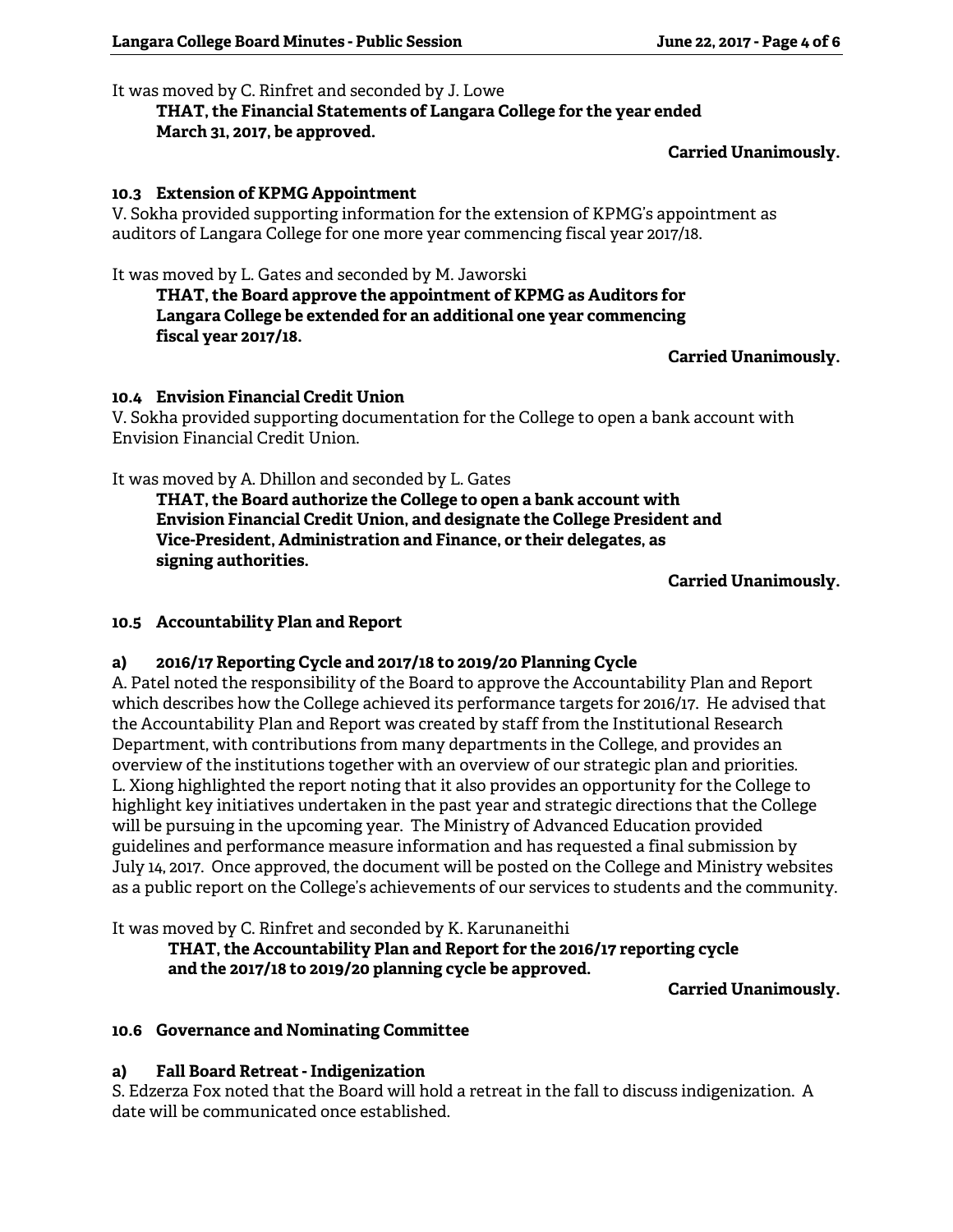# **b) BC Colleges AGB Workshop**

### **- October 3-5, 2017 (Cranbrook, BC)**

S. Edzerza Fox provided information on the BC Colleges/AGB Workshop being held from October 3-5, 2017, at College of the Rockies in Cranbrook, BC. She advised that BC Colleges has advised that four attendees per institution are allowed and Board Members were asked to forward their interest to the Executive Assistant to the Board of Governors.

#### **c) AGB National Conference on Trusteeship - April 22-24, 2018(San Francisco, CA)**

S. Edzerza Fox provided information on the AGB National Conference on Trusteeship being held from April 22-24, 2018 in San Francisco, California. She advised that the Board budget allows four members to attend the AGB Conference and Board Members were asked to forward their interest to the Executive Assistant to the Board of Governors.

# **11. FOR INFORMATION/DISCUSSION**

# **11.1 Human Rights Report 2016/2017**

D. Palmer highlighted her memo attached to the agenda and directed Board Members to the revised Summary of Incidents document distributed at the table for information. She advised that the report has been expanded from previous years to include legislation that was passed regarding Bill 23 on sexual misconduct and the mandate to report to the Board annually. The College's numbers remain low and labour relations between the Langara Faculty Association and Management is excellent.

[It was noted that L. Gates left the meeting at 7:00 p.m.]

# **12. EDUCATION COUNCIL REPORTS**

The Board Chair reminded Board Members of Section 23 of the BC College and Institute Act that requires Education Council to advise the board on the development of educational policy.

# **12.1 Report of the Meeting held on May 23, 2017**

The Education Council Chair elaborated upon the summary report of the meeting held on May 23, 2017 attached to the agenda for information and highlighted new courses in Continuing Studies.

It was moved by V. Roodal Persad and seconded by S. Edzerza Fox

 **THAT, the Education Council Summary Report for the meeting held on May 23, 2017 be received for information.** 

**Carried Unanimously.** 

# **13. BOARD MEMBERS' REPORT**

There was no report.

# **14. CONSTITUENT GROUP REPORTS**

There was no report.

### **15. VISITORS' COMMENTS**

There was no report.